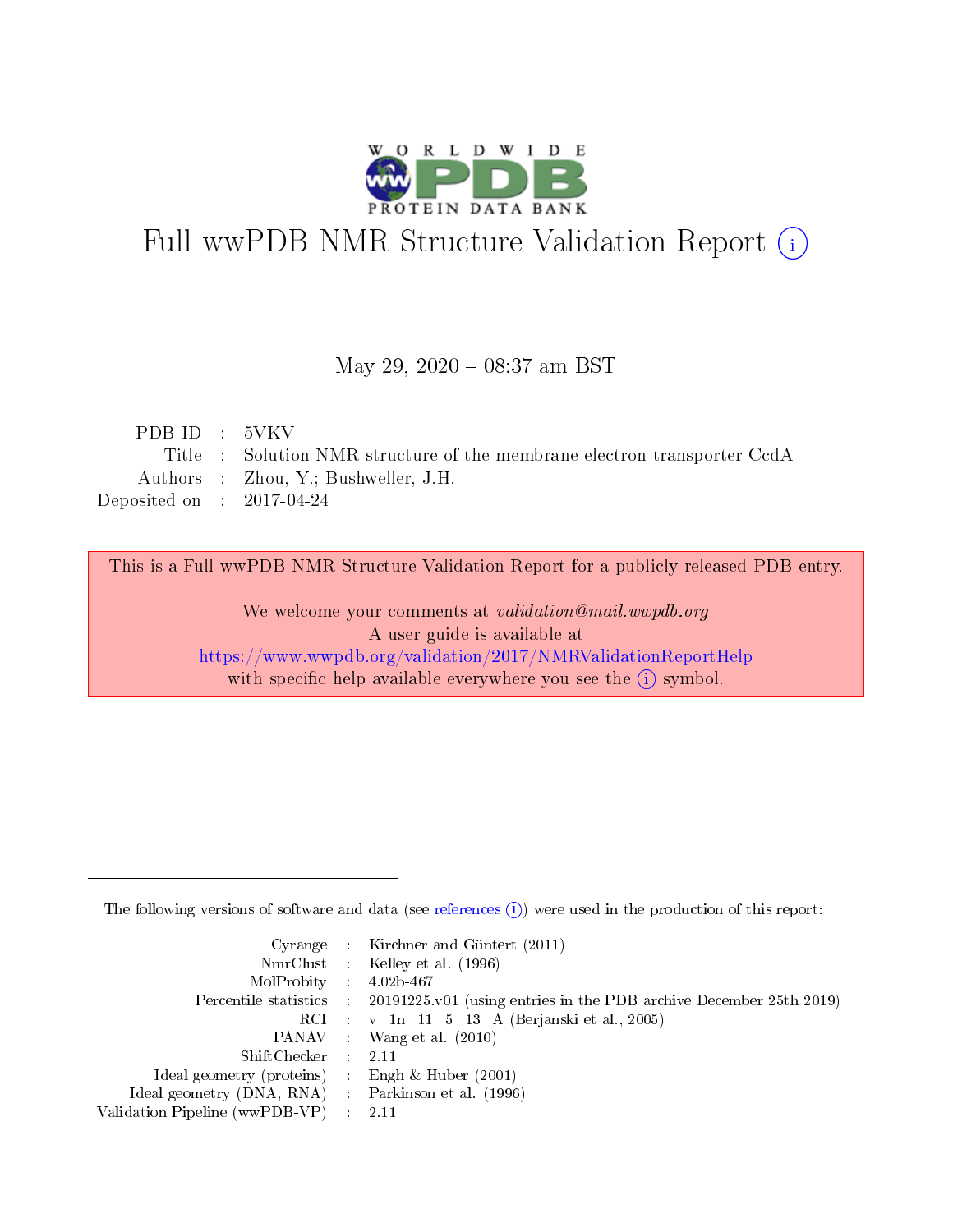# 1 [O](https://www.wwpdb.org/validation/2017/NMRValidationReportHelp#overall_quality)verall quality at a glance  $(i)$

The following experimental techniques were used to determine the structure: SOLUTION NMR

The overall completeness of chemical shifts assignment is 33%.

Percentile scores (ranging between 0-100) for global validation metrics of the entry are shown in the following graphic. The table shows the number of entries on which the scores are based.



| <b>IVICULIU</b>       | (# $\rm{Entries}$ ) | $(\#Entries)$ |
|-----------------------|---------------------|---------------|
| Clashscore            | 158937              | 12864         |
| Ramachandran outliers | 154571              | 11451         |
| Sidechain outliers    | 154315              | 11428         |

The table below summarises the geometric issues observed across the polymeric chains and their fit to the experimental data. The red, orange, yellow and green segments indicate the fraction of residues that contain outliers for  $>=3, 2, 1$  and 0 types of geometric quality criteria. A cyan segment indicates the fraction of residues that are not part of the well-defined cores, and a grey segment represents the fraction of residues that are not modelled. The numeric value for each fraction is indicated below the corresponding segment, with a dot representing fractions  $\epsilon = 5\%$ 

| Mol | ${\bf Chain}$ | Length      | Quality of chain |     |    |
|-----|---------------|-------------|------------------|-----|----|
|     | . .           | າາ າ<br>∠∪∠ | 54%              | 35% | 7% |

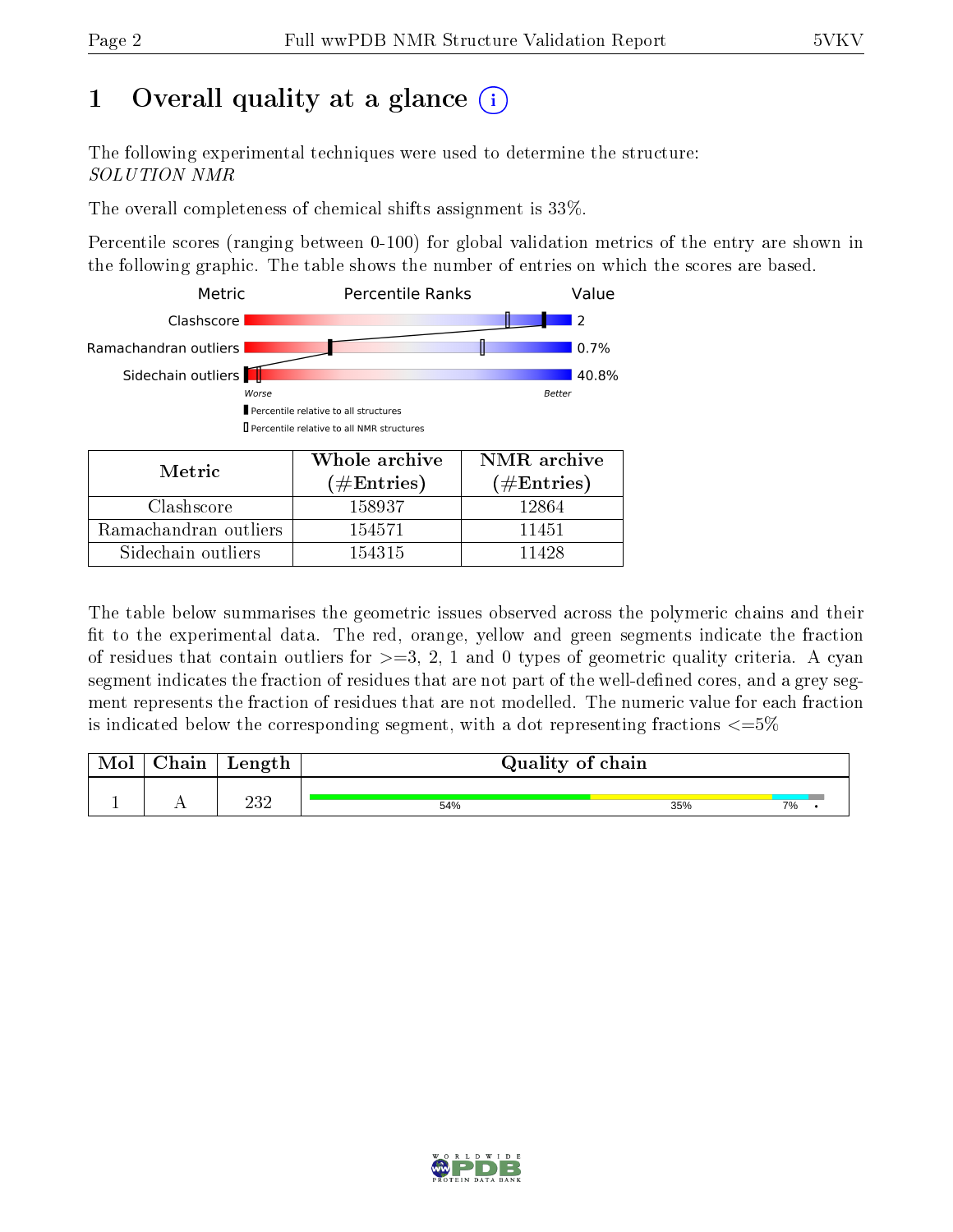# 2 Ensemble composition and analysis  $(i)$

This entry contains 10 models. Model 1 is the overall representative, medoid model (most similar to other models).

The following residues are included in the computation of the global validation metrics.

| Well-defined (core) protein residues            |                                  |             |      |  |  |  |  |
|-------------------------------------------------|----------------------------------|-------------|------|--|--|--|--|
| Well-defined core $\vert$ Residue range (total) | Backbone RMSD (A)   Medoid model |             |      |  |  |  |  |
|                                                 | $A:2-A:94$ .                     | A:107-A:220 | 1.14 |  |  |  |  |
|                                                 | (207)                            |             |      |  |  |  |  |

Ill-defined regions of proteins are excluded from the global statistics.

Ligands and non-protein polymers are included in the analysis.

The models can be grouped into 2 clusters and 2 single-model clusters were found.

| Cluster number        | Models           |
|-----------------------|------------------|
|                       | 1, 2, 4, 6, 7, 9 |
|                       |                  |
| Single-model clusters | 8:10             |

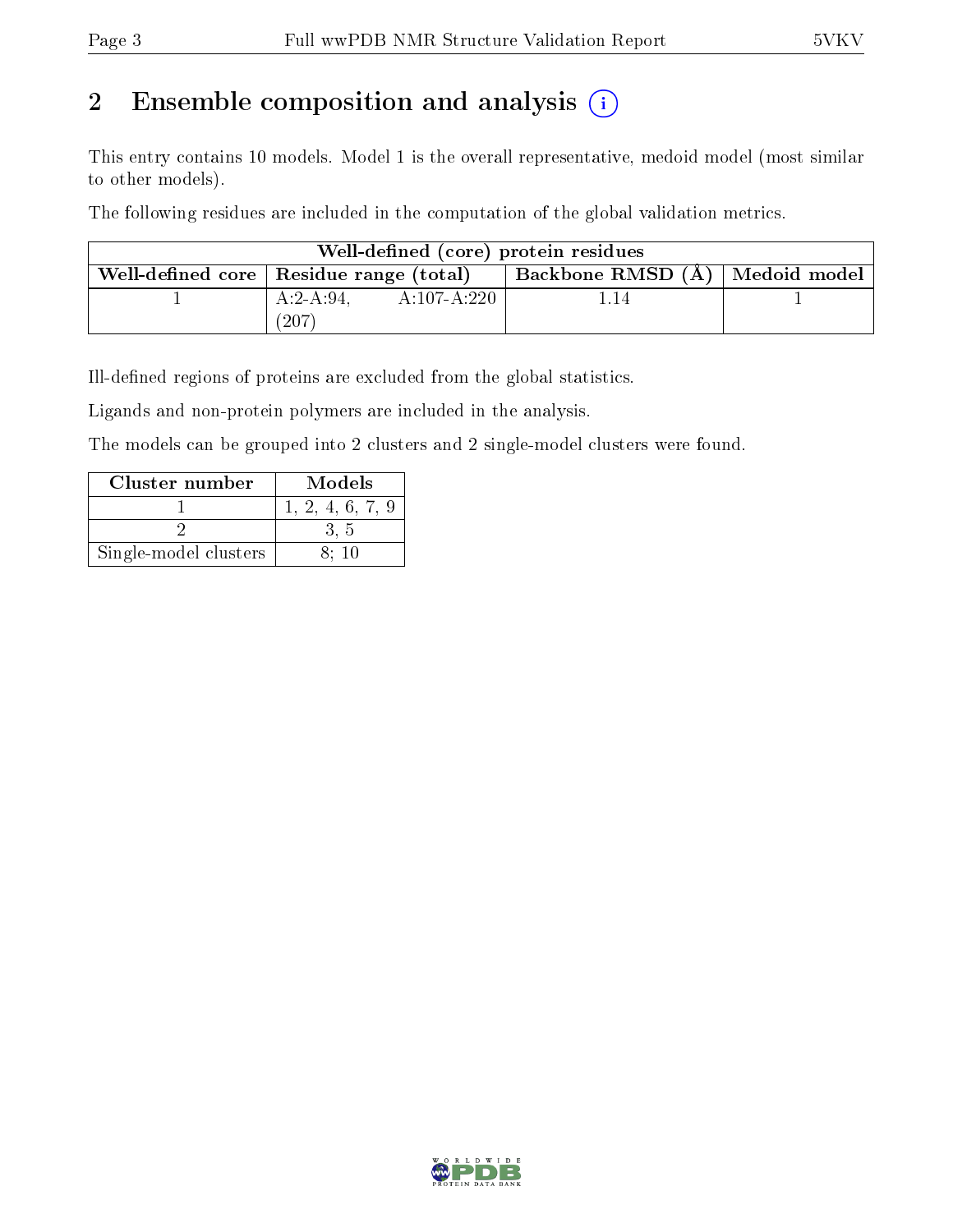# 3 Entry composition (i)

There is only 1 type of molecule in this entry. The entry contains 3531 atoms, of which 1814 are hydrogens and 0 are deuteriums.

Molecule 1 is a protein called Cytochrome c-type biogenesis protein CcdA.

| Mol | Chain Residues |                | Atoms |      |     |     |  | $\operatorname{Trace}$ |
|-----|----------------|----------------|-------|------|-----|-----|--|------------------------|
|     | 224            | $_{\rm Total}$ |       | н    |     |     |  |                        |
|     |                | 3531           | 1165  | 1814 | 279 | 269 |  |                        |

There are 11 discrepancies between the modelled and reference sequences:

| Chain        | Residue | Modelled   | Actual     | Comment             | Reference  |
|--------------|---------|------------|------------|---------------------|------------|
| А            | 35      | ALA        | <b>GLU</b> | engineered mutation | UNP Q5SIG0 |
| А            | 223     | <b>PRO</b> |            | expression tag      | UNP Q5SIG0 |
| $\mathbf{A}$ | 224     | <b>SER</b> |            | expression tag      | UNP Q5SIG0 |
| A            | 225     | <b>HIS</b> |            | expression tag      | UNP Q5SIG0 |
| A            | 226     | <b>HIS</b> |            | expression tag      | UNP Q5SIG0 |
| $\mathsf{A}$ | 227     | <b>HIS</b> |            | expression tag      | UNP Q5SIG0 |
| $\mathsf{A}$ | 228     | HIS        |            | expression tag      | UNP Q5SIG0 |
| А            | 229     | HIS        |            | expression tag      | UNP Q5SIG0 |
| А            | 230     | НIS        |            | expression tag      | UNP Q5SIG0 |
| А            | 231     | <b>HIS</b> |            | expression tag      | UNP Q5SIG0 |
| А            | 232     | HIS        |            | expression tag      | UNP Q5SIG0 |

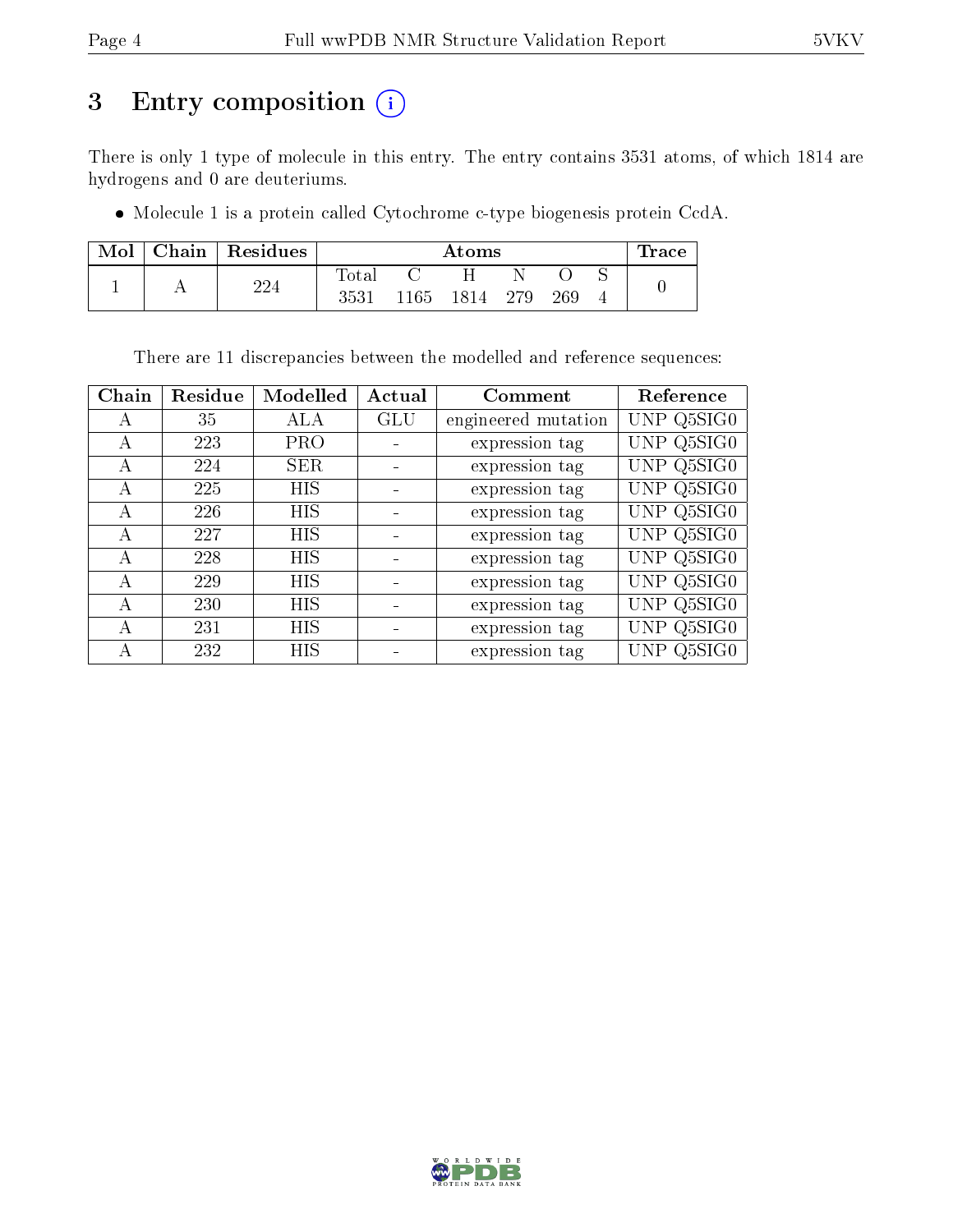# 4 Residue-property plots  $\binom{1}{1}$

## <span id="page-4-0"></span>4.1 Average score per residue in the NMR ensemble

These plots are provided for all protein, RNA and DNA chains in the entry. The first graphic is the same as shown in the summary in section 1 of this report. The second graphic shows the sequence where residues are colour-coded according to the number of geometric quality criteria for which they contain at least one outlier: green  $= 0$ , yellow  $= 1$ , orange  $= 2$  and red  $= 3$  or more. Stretches of 2 or more consecutive residues without any outliers are shown as green connectors. Residues which are classified as ill-defined in the NMR ensemble, are shown in cyan with an underline colour-coded according to the previous scheme. Residues which were present in the experimental sample, but not modelled in the final structure are shown in grey.

• Molecule 1: Cytochrome c-type biogenesis protein CcdA



## 4.2 Scores per residue for each member of the ensemble

Colouring as in section [4.1](#page-4-0) above.

## 4.2.1 Score per residue for model 1 (medoid)

• Molecule 1: Cytochrome c-type biogenesis protein CcdA



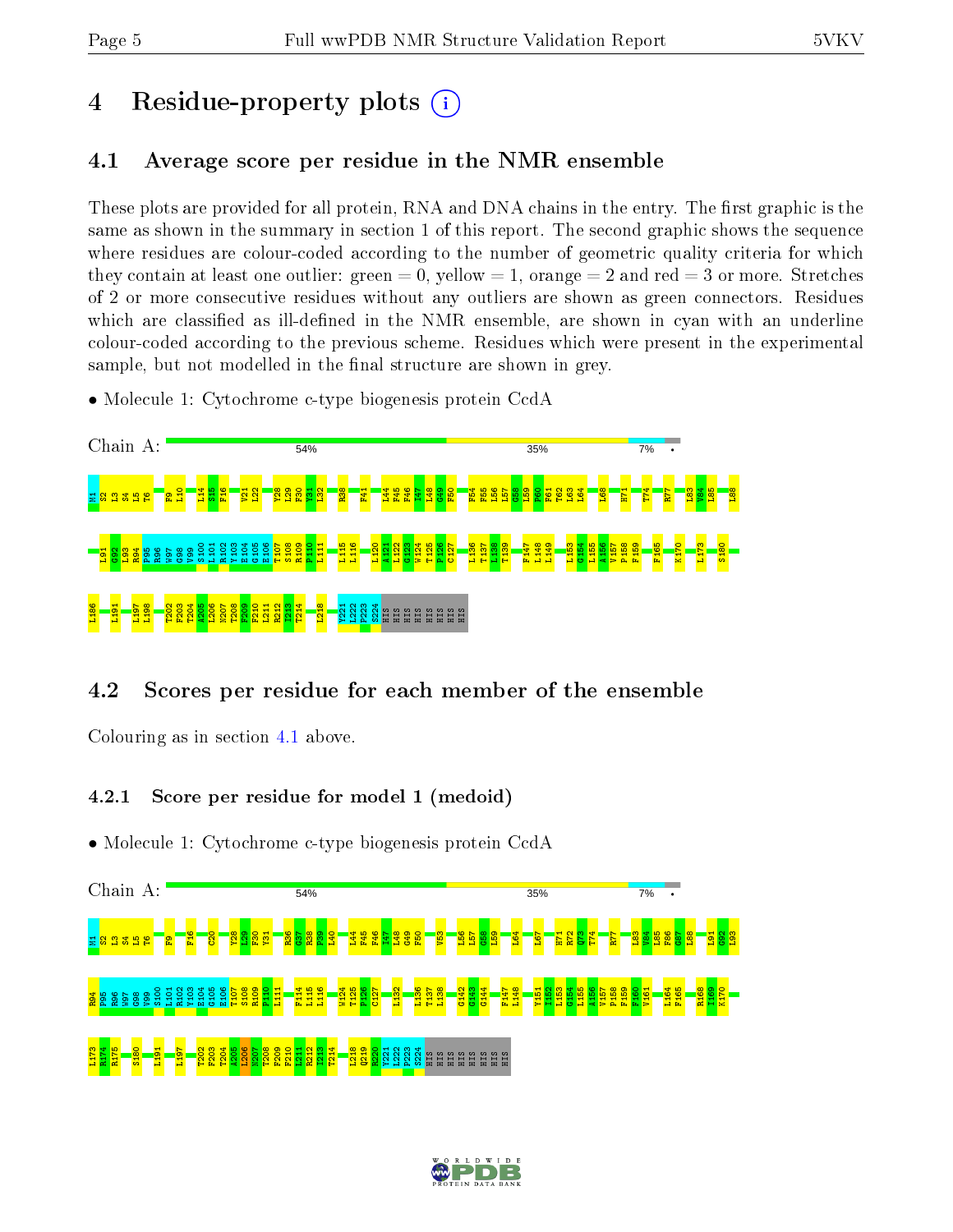#### 4.2.2 Score per residue for model 2

• Molecule 1: Cytochrome c-type biogenesis protein CcdA



### 4.2.3 Score per residue for model 3

• Molecule 1: Cytochrome c-type biogenesis protein CcdA



#### 4.2.4 Score per residue for model 4

• Molecule 1: Cytochrome c-type biogenesis protein CcdA



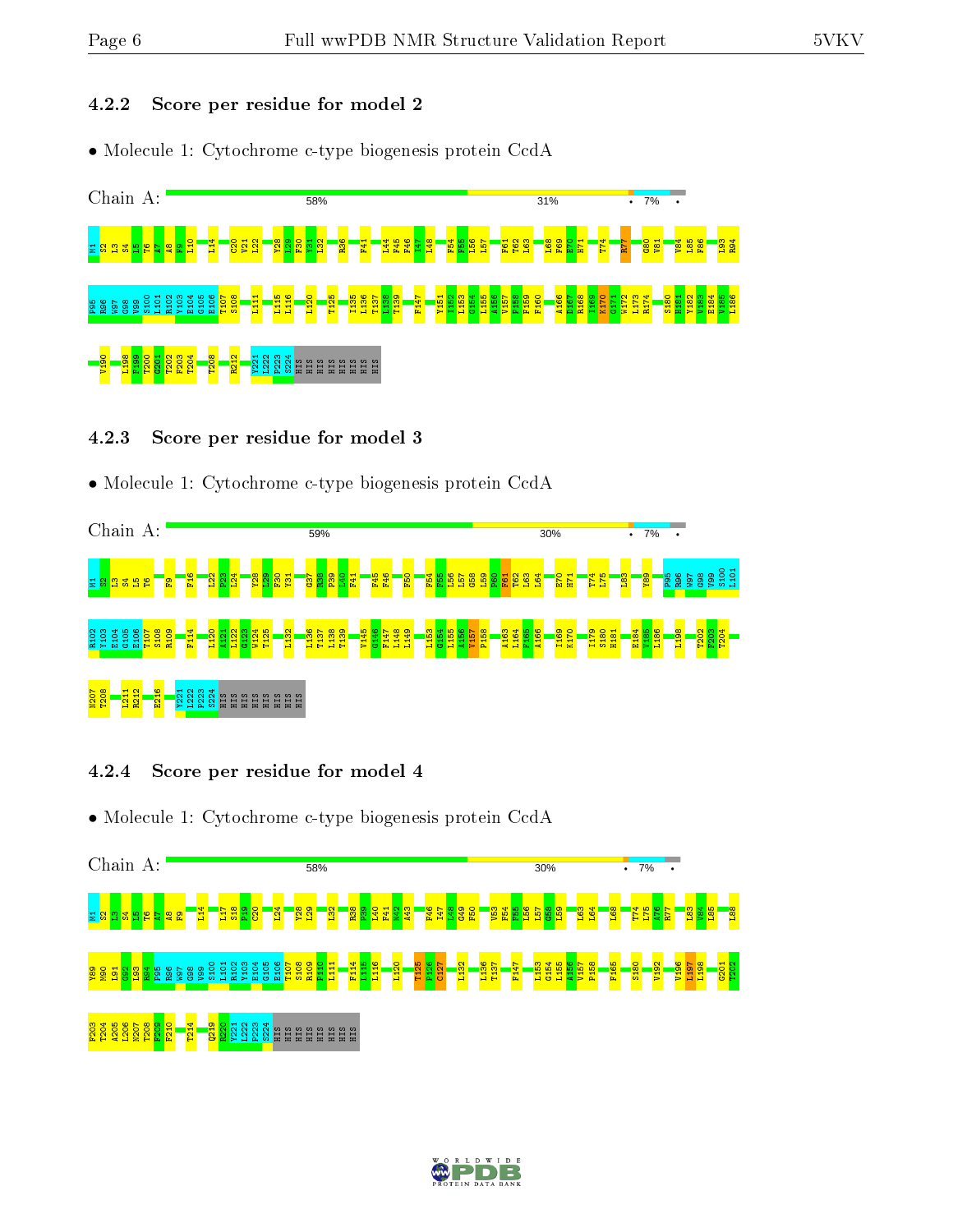### 4.2.5 Score per residue for model 5

• Molecule 1: Cytochrome c-type biogenesis protein CcdA



#### 4.2.6 Score per residue for model 6

• Molecule 1: Cytochrome c-type biogenesis protein CcdA



## 4.2.7 Score per residue for model 7

• Molecule 1: Cytochrome c-type biogenesis protein CcdA



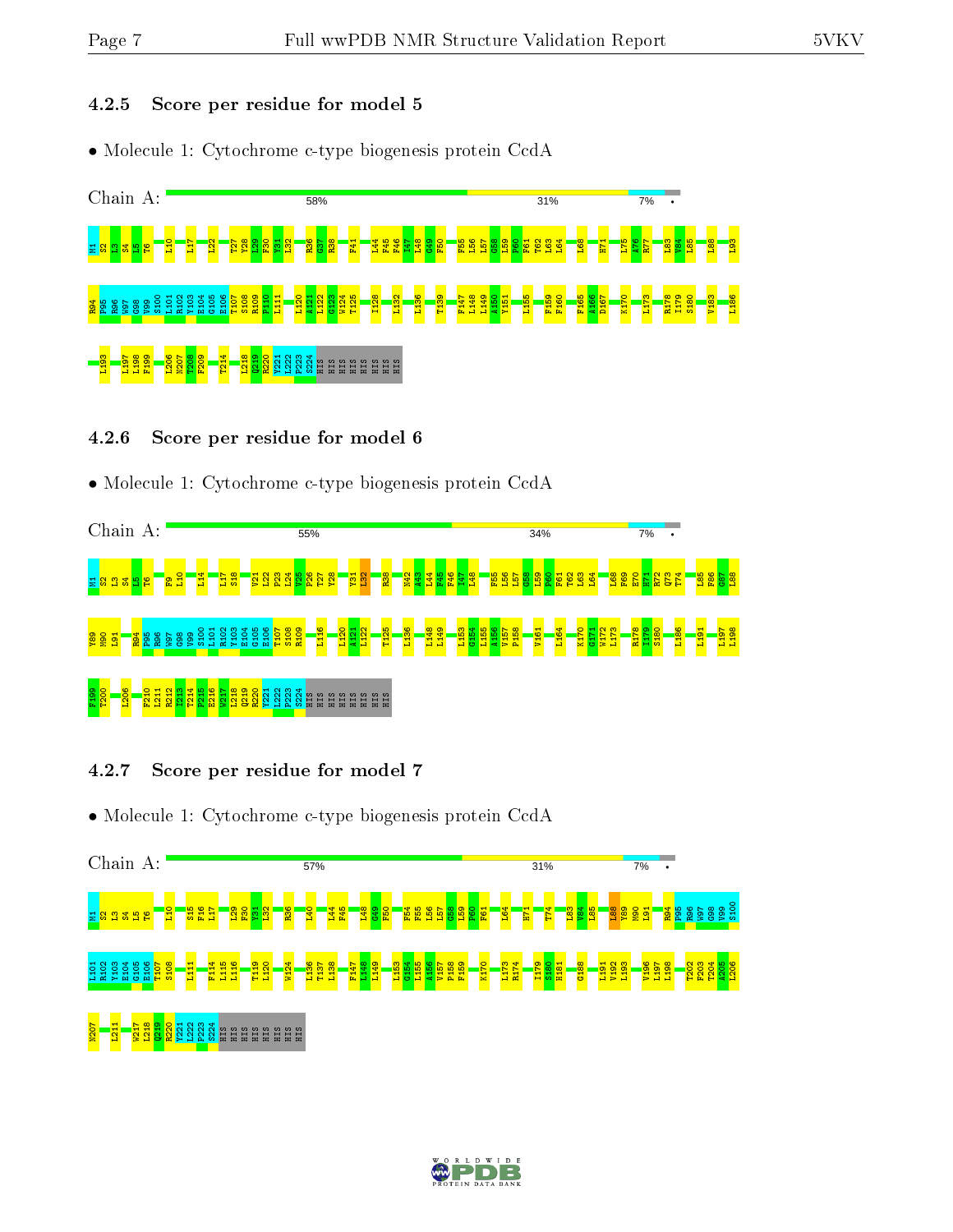#### 4.2.8 Score per residue for model 8

• Molecule 1: Cytochrome c-type biogenesis protein CcdA



#### 4.2.9 Score per residue for model 9

• Molecule 1: Cytochrome c-type biogenesis protein CcdA



#### 4.2.10 Score per residue for model 10

• Molecule 1: Cytochrome c-type biogenesis protein CcdA



#### $\frac{222}{2}$ s<br>Sa Sa E E E E E E E E

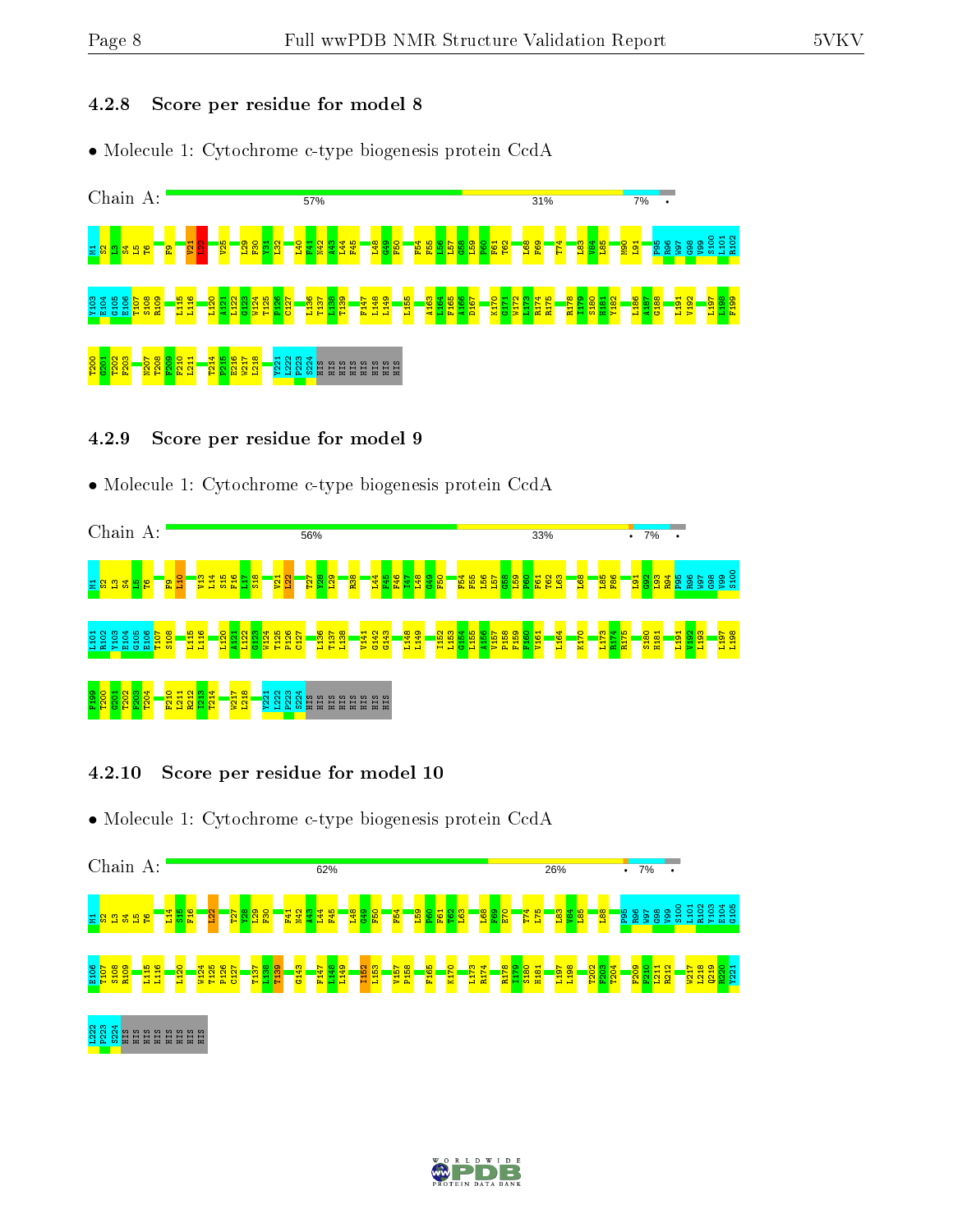# 5 Refinement protocol and experimental data overview  $\binom{1}{k}$

The models were refined using the following method: *simulated annealing*.

Of the 200 calculated structures, 10 were deposited, based on the following criterion: structures with the lowest energy.

The following table shows the software used for structure solution, optimisation and refinement.

| Software name   Classification |                       | Version |
|--------------------------------|-----------------------|---------|
| XPLOR-NIH                      | refinement            | 2.39    |
| X-PLOR NIH                     | structure calculation | 1239    |

The following table shows chemical shift validation statistics as aggregates over all chemical shift files. Detailed validation can be found in section [7](#page-16-0) of this report.

| Chemical shift file(s)                       | input cs.cif |
|----------------------------------------------|--------------|
| Number of chemical shift lists               |              |
| Total number of shifts                       | 881          |
| Number of shifts mapped to atoms             | 881          |
| Number of unparsed shifts                    |              |
| Number of shifts with mapping errors         |              |
| Number of shifts with mapping warnings       |              |
| Assignment completeness (well-defined parts) |              |

No validations of the models with respect to experimental NMR restraints is performed at this time.

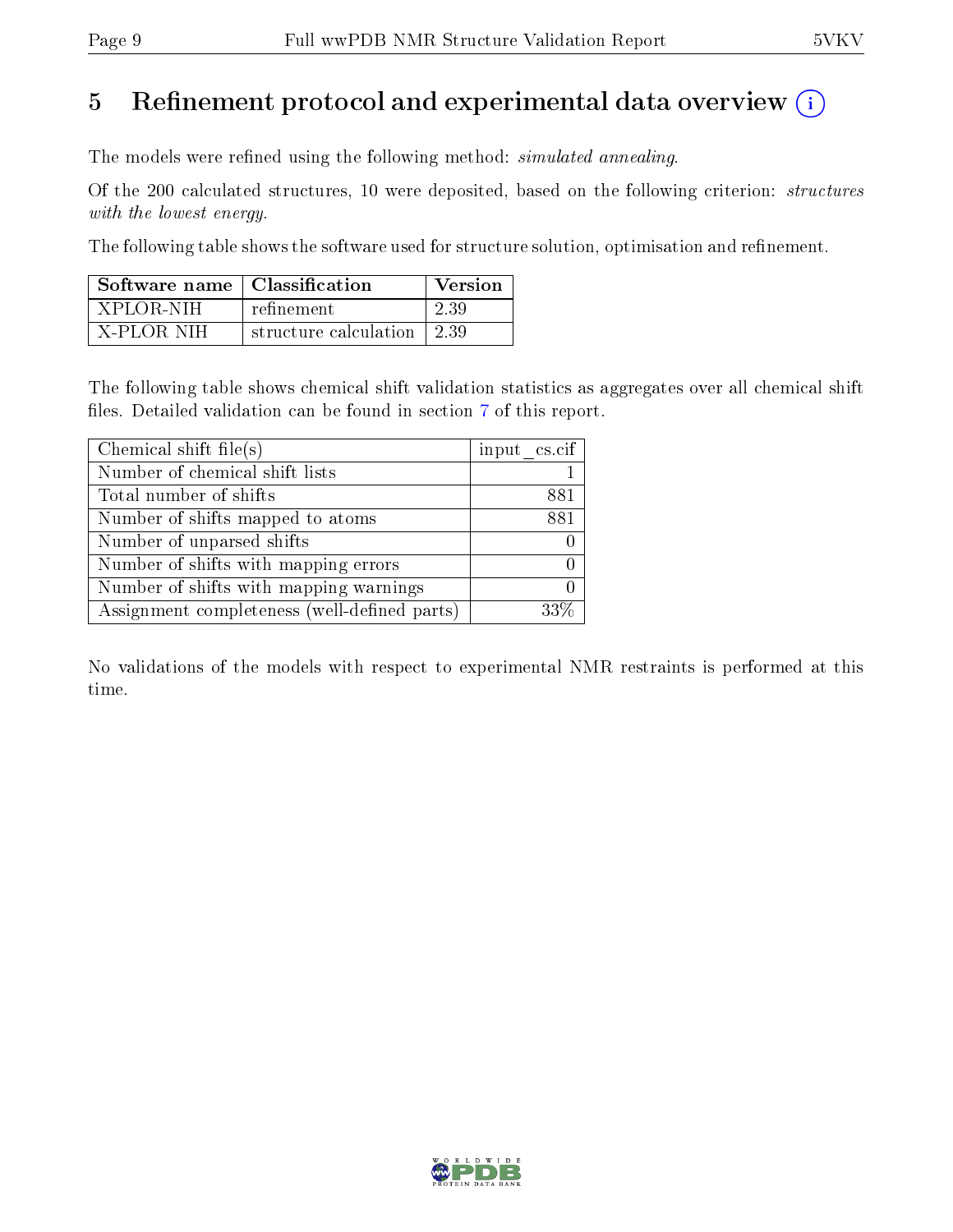# 6 Model quality  $(i)$

## 6.1 Standard geometry  $(i)$

There are no covalent bond-length or bond-angle outliers.

There are no bond-length outliers.

There are no bond-angle outliers.

There are no chirality outliers.

There are no planarity outliers.

## 6.2 Too-close contacts  $(i)$

In the following table, the Non-H and H(model) columns list the number of non-hydrogen atoms and hydrogen atoms in each chain respectively. The H(added) column lists the number of hydrogen atoms added and optimized by MolProbity. The Clashes column lists the number of clashes averaged over the ensemble.

| $\text{Mol}$ |       | Chain   Non-H   H(model)   H(added)   Clashes |       |  |
|--------------|-------|-----------------------------------------------|-------|--|
|              | 1574  | 1676                                          | 1676  |  |
|              | 15740 | 16760                                         | 16760 |  |

The all-atom clashscore is defined as the number of clashes found per 1000 atoms (including hydrogen atoms). The all-atom clashscore for this structure is 2.

| Atom-1               | Atom-2              | $Clash(\AA)$ | Distance(A) | Models                      |                |  |
|----------------------|---------------------|--------------|-------------|-----------------------------|----------------|--|
|                      |                     |              |             | Worst                       | Total          |  |
| 1: A: 157: VAL: HG13 | 1: A: 158: PRO: HD3 | 0.59         | 1.74        | 3                           |                |  |
| 1:A:15:SER:HB2       | 1:A:155:LEU:HD13    | 0.58         | 1.76        | 9                           | 1              |  |
| 1: A:88:LEU:HA       | 1: A:91: LEU: HD12  | 0.57         | 1.75        | 7                           | 1              |  |
| 1: A:204:THR:HG23    | 1:A:206:LEU:H       | 0.50         | 1.66        |                             | 1              |  |
| 1:A:23:PRO:O         | 1:A:26:PRO:HD2      | 0.50         | 2.07        | 6                           | 1              |  |
| 1: A:201: GLY:HA2    | 1:A:205:ALA:HB3     | 0.48         | 1.84        | 4                           | 1              |  |
| 1:A:49:GLY:O         | 1: A:53: VAL:HG23   | 0.48         | 2.09        |                             | $\overline{2}$ |  |
| 1: A:31: TYR:O       | 1:A:37:GLY:HA3      | 0.48         | 2.09        | 3                           | 1              |  |
| 1: A:39: PRO:HB3     | 1:A:163:ALA:HB1     | 0.47         | 1.86        | 3                           | 1              |  |
| 1: A: 139: THR: HA   | 1:A:143:GLY:O       | 0.47         | 2.09        | 10                          | $\mathbf 1$    |  |
| 1: A:166: ALA:O      | 1:A:170:LYS:HB2     | 0.47         | 2.09        | $\overline{2}$              | 1              |  |
| 1:A:125:THR:HB       | 1:A:127:CYS:SG      | 0.46         | 2.50        | 4                           | 1              |  |
| 1:A:8:ALA:HB1        | 1: A:151:TYR:HA     | 0.46         | 1.87        | $\mathcal{D}_{\mathcal{L}}$ | 1              |  |
| 1:A:166:ALA:HA       | 1: A:169: ILE: HG22 | 0.46         | 1.87        | 3                           | 1              |  |

All unique clashes are listed below, sorted by their clash magnitude.

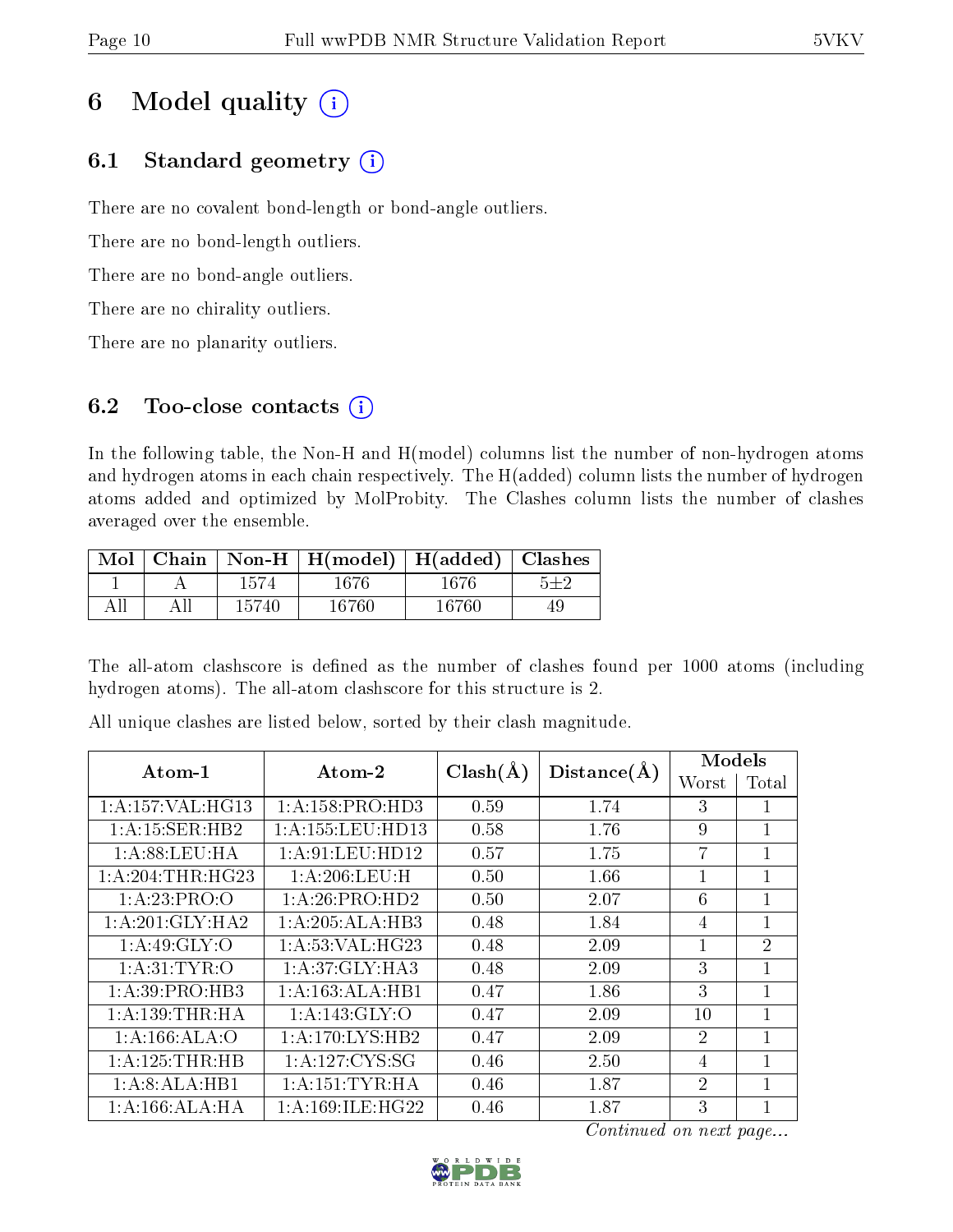| Atom-1               | Atom-2                        | $Clash(\AA)$      | Distance(A)       | Models          |                |
|----------------------|-------------------------------|-------------------|-------------------|-----------------|----------------|
|                      |                               |                   |                   | Worst           | Total          |
| 1:A:10:LEU:HG        | 1:A:218:LEU:HD21              | 0.46              | 1.88              | 9               | $\mathbf{1}$   |
| 1:A:43:ALA:O         | 1:A:47:ILE:HG12               | 0.46              | 2.11              | $\overline{4}$  | $\mathbf{1}$   |
| 1:A:197:LEU:O        | 1:A:201:GLY:HA3               | 0.45              | 2.11              | $\overline{4}$  | $\overline{1}$ |
| 1:A:163:ALA:O        | 1:A:167:ASP:HB2               | 0.45              | 2.11              | 8               | $\mathbf{1}$   |
| 1:A:124:TRP:O        | 1: A:126: PRO:HD3             | 0.45              | 2.11              | 9               | $\mathbf{1}$   |
| 1:A:157:VAL:HB       | 1: A: 158: PRO:CD             | 0.45              | 2.41              | $\overline{9}$  | $\overline{5}$ |
| 1: A: 198: LEU: HD23 | 1: A:206:LEU:HD11             | 0.44              | 1.87              | $\overline{4}$  | $\mathbf{1}$   |
| 1: A:29:LEU:HD21     | 1:A:116:LEU:HD22              | 0.44              | 1.90              | 8               | $\mathbf{1}$   |
| 1:A:179:ILE:O        | 1:A:183:VAL:H G23             | 0.44              | $\overline{2.12}$ | $\overline{5}$  | $\overline{1}$ |
| 1:A:216:GLU:HA       | 1: A:219: GLN:OE1             | 0.44              | 2.12              | $\sqrt{6}$      | $\mathbf{1}$   |
| 1:A:186:LEU:O        | 1:A:190:VAL:HG23              | 0.43              | 2.12              | $\sqrt{2}$      | $\overline{1}$ |
| 1: A:59: LEU:O       | 1: A:62:THR:HG22              | 0.43              | 2.13              | 9               | $\mathbf{1}$   |
| 1:A:157:VAL:O        | 1: A:161: VAL:HG23            | 0.43              | 2.14              | $\sqrt{6}$      | 3              |
| 1: A:80: GLY:O       | 1: A:84:VAL:HG23              | 0.42              | 2.14              | $\overline{2}$  | $\overline{1}$ |
| 1: A: 192: VAL: O    | 1:A:196:VAL:HG23              | 0.42              | 2.15              | $\overline{7}$  | $\overline{2}$ |
| 1: A: 155: LEU: C    | $1:A:158:P\overline{RO:HD2}$  | 0.42              | 2.34              | $\overline{3}$  | $\overline{1}$ |
| 1:A:77:ARG:O         | 1:A:81:VAL:HG23               | 0.42              | 2.14              | $\sqrt{2}$      | $\mathbf{1}$   |
| 1: A:58: GLY:O       | 1:A:61:PHE:HB2                | $\overline{0.41}$ | $\overline{2.14}$ | $\overline{3}$  | $\overline{1}$ |
| 1:A:32:LEU:HG        | 1:A:173:LEU:HD21              | 0.41              | 1.92              | $6\phantom{.}6$ | $\mathbf{1}$   |
| 1:A:21:VAL:HG12      | 1:A:22:LEU:H                  | 0.41              | 1.75              | 8               | $\mathbf{1}$   |
| 1:A:149:LEU:O        | 1: A: 152: ILE: HG13          | 0.41              | 2.15              | 10              | $\mathbf{1}$   |
| 1:A:125:THR:O        | 1:A:128:ILE:HG22              | 0.40              | 2.15              | $\overline{5}$  | $\mathbf{1}$   |
| 1: A: 138: LEU: O    | $1:A:141:\overline{VAL:HG12}$ | 0.40              | 2.17              | 9               | $\mathbf{1}$   |
| 1:A:8:ALA:HB1        | 1:A:154:GLY:HA3               | 0.40              | 1.94              | $\overline{4}$  | $\overline{1}$ |
| 1:A:157:VAL:HB       | 1: A: 158: PRO: HD3           | 0.40              | 1.93              | $\overline{7}$  | $\mathbf{1}$   |
| 1: A: 188: GLY: O    | 1:A:192:VAL:HG23              | 0.40              | 2.17              | $\overline{7}$  | $\overline{2}$ |

## 6.3 Torsion angles (i)

#### 6.3.1 Protein backbone (i)

In the following table, the Percentiles column shows the percent Ramachandran outliers of the chain as a percentile score with respect to all PDB entries followed by that with respect to all NMR entries. The Analysed column shows the number of residues for which the backbone conformation was analysed and the total number of residues.

| Mol | Chain | Analysed       | Favoured                                                                   | Allowed   | Outliers | Percentiles |                 |
|-----|-------|----------------|----------------------------------------------------------------------------|-----------|----------|-------------|-----------------|
|     |       | 207/232(89%)   | $198\pm2$ (95 $\pm1\%$ )   8 $\pm2$ (4 $\pm1\%$ )   1 $\pm1$ (1 $\pm1\%$ ) |           |          | 26          | 73              |
| All |       | 2070/2320(89%) | $1975(95\%)$                                                               | $81(4\%)$ | 14 (1%)  | 26          | 73 <sub>1</sub> |

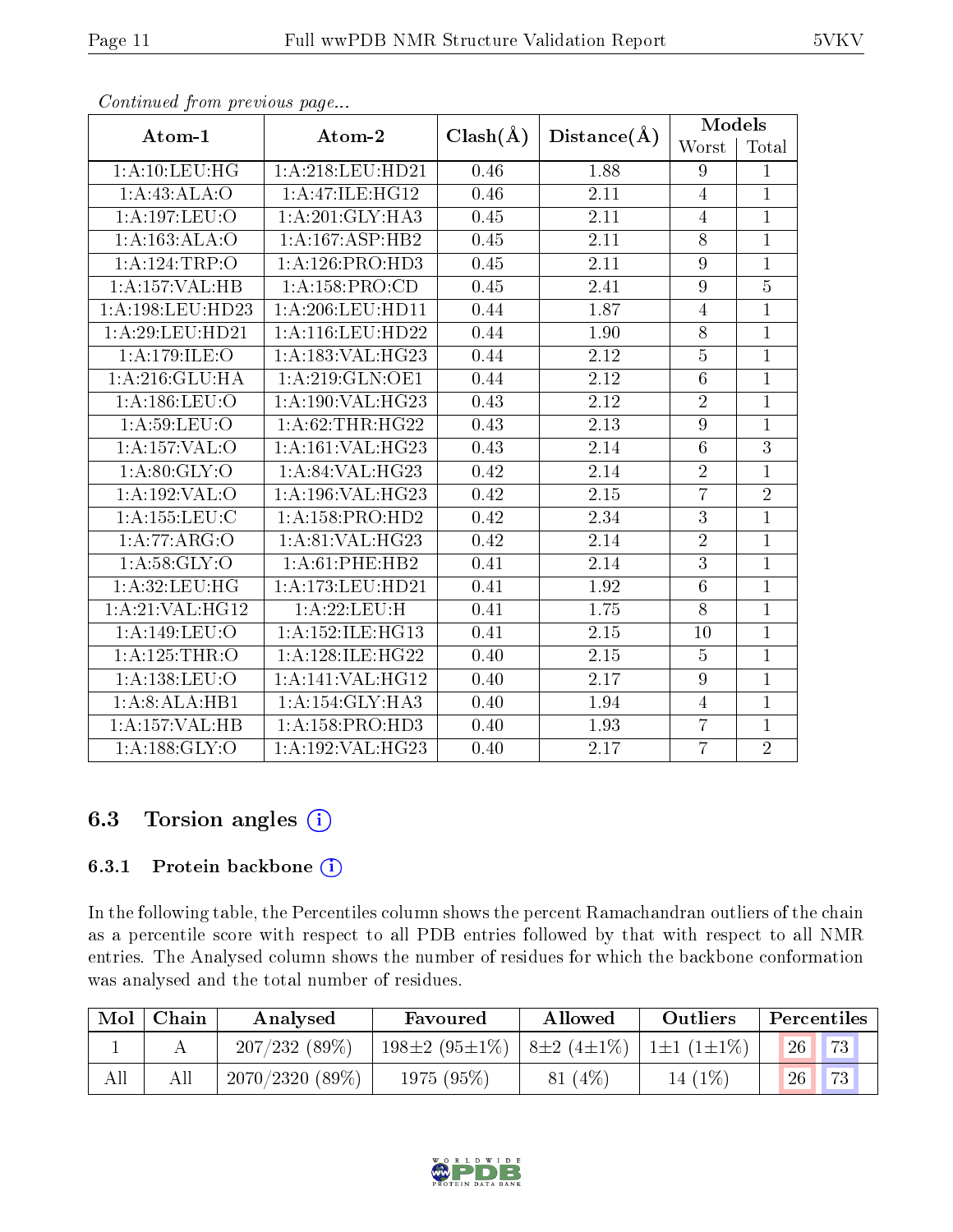| Mol | Chain | $\operatorname{Res}% \left( \mathcal{N}\right) \equiv\operatorname{Res}(\mathcal{N}_{0})\left( \mathcal{N}_{0}\right) ^{\ast}\left( \mathcal{N}_{0}\right)$ | <b>Type</b> | Models (Total) |
|-----|-------|-------------------------------------------------------------------------------------------------------------------------------------------------------------|-------------|----------------|
|     |       | 22                                                                                                                                                          | LEU         | 3              |
|     |       | 203                                                                                                                                                         | PHE         | $\overline{2}$ |
|     |       | 142                                                                                                                                                         | <b>GLY</b>  | $\overline{2}$ |
| 1   |       | 21                                                                                                                                                          | VAL         | 2              |
|     |       | 38                                                                                                                                                          | ARG         |                |
| 1   |       | 144                                                                                                                                                         | <b>GLY</b>  |                |
|     |       | 126                                                                                                                                                         | PRO         |                |
| 1   |       | 143                                                                                                                                                         | <b>GLY</b>  |                |
|     |       | 124                                                                                                                                                         | TRP         |                |

All 9 unique Ramachandran outliers are listed below. They are sorted by the frequency of occurrence in the ensemble.

#### 6.3.2 Protein sidechains  $(i)$

In the following table, the Percentiles column shows the percent sidechain outliers of the chain as a percentile score with respect to all PDB entries followed by that with respect to all NMR entries. The Analysed column shows the number of residues for which the sidechain conformation was analysed and the total number of residues.

| Mol | Chain | Analysed       | Rotameric           | Outliers            |             | <b>Percentiles</b>      |
|-----|-------|----------------|---------------------|---------------------|-------------|-------------------------|
|     |       | 160/183(87%)   | $+95\pm5(59\pm3\%)$ | $+65\pm5(41\pm3\%)$ |             | $\boxed{0}$ $\boxed{4}$ |
| Al' | All   | 1600/1830(87%) | 947(59%)            | 653 $(41\%)$        | $\boxed{0}$ |                         |

All 130 unique residues with a non-rotameric sidechain are listed below. They are sorted by the frequency of occurrence in the ensemble.

| Mol          | Chain              | Res            | <b>Type</b> | Models (Total) |
|--------------|--------------------|----------------|-------------|----------------|
| 1            | А                  | 108            | <b>SER</b>  | 10             |
| $\mathbf 1$  | А                  | 107            | THR         | 10             |
| 1            | А                  | 4              | <b>SER</b>  | 10             |
| $\mathbf{1}$ | A                  | 6              | THR         | 10             |
| 1            | А                  | 120            | LEU         | 9              |
| $\mathbf{1}$ | А                  | 180            | <b>SER</b>  | 9              |
| $\mathbf{1}$ | A                  | 170            | <b>LYS</b>  | 9              |
| $\mathbf{1}$ | А                  | 85             | LEU         | 9              |
| 1            | A                  | 57             | LEU         | 9              |
| $\mathbf{1}$ | $\overline{\rm A}$ | $\overline{2}$ | <b>SER</b>  | 9              |
| 1            | А                  | 136            | <b>LEU</b>  | 9              |
| $\mathbf{1}$ | А                  | 74             | THR         | 8              |
| $\mathbf{1}$ | A                  | 147            | PHE         | 8              |
| 1            | А                  | 197            | <b>LEU</b>  | 8              |
| 1            | А                  | 61             | PHE         | 8              |

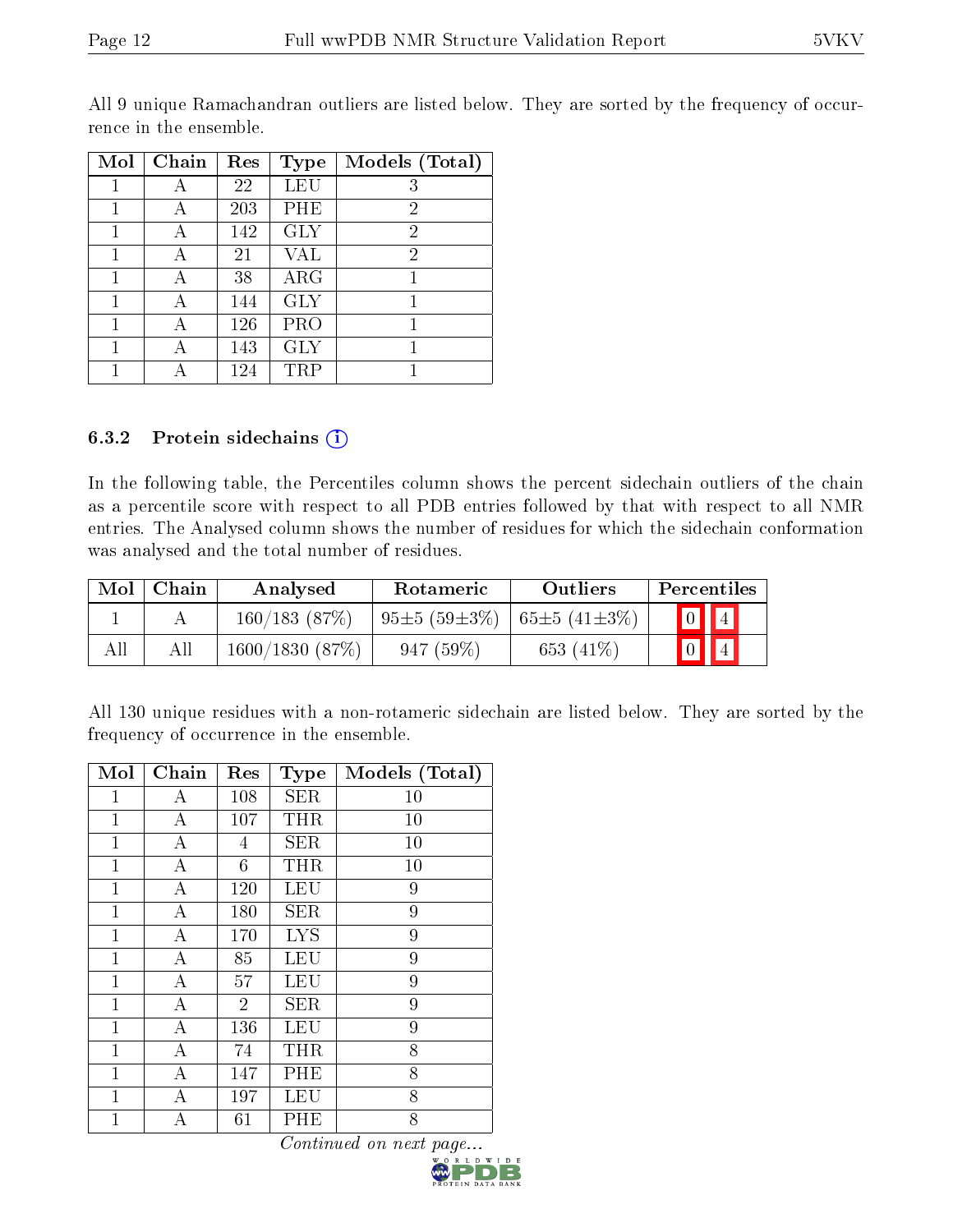|--|--|

| Mol            | Chain              | Res                        | Type                  | Models (Total)   |
|----------------|--------------------|----------------------------|-----------------------|------------------|
| $\mathbf{1}$   | $\boldsymbol{A}$   | $50\,$                     | PHE                   | 8                |
| $\overline{1}$ | $\boldsymbol{A}$   | 44                         | <b>LEU</b>            | 8                |
| $\mathbf{1}$   | А                  | 153                        | <b>LEU</b>            | 8                |
| $\mathbf{1}$   | А                  | 125                        | <b>THR</b>            | 8                |
| $\overline{1}$ | $\overline{A}$     | $48\,$                     | <b>LEU</b>            | $\overline{8}$   |
| $\mathbf{1}$   | А                  | 59                         | <b>LEU</b>            | 8                |
| $\mathbf{1}$   | A                  | 137                        | <b>THR</b>            | 8                |
| $\mathbf{1}$   | $\boldsymbol{A}$   | $56\,$                     | <b>LEU</b>            | 8                |
| $\mathbf{1}$   | $\overline{\rm A}$ | $116\,$                    | <b>LEU</b>            | $\overline{7}$   |
| $\overline{1}$ | $\overline{A}$     | 68                         | <b>LEU</b>            | $\overline{7}$   |
| $\mathbf{1}$   | $\boldsymbol{A}$   | 83                         | <b>LEU</b>            | $\overline{7}$   |
| $\mathbf{1}$   | $\overline{A}$     | 155                        | <b>LEU</b>            | 7                |
| $\overline{1}$ | $\overline{\rm A}$ | 198                        | LEU                   | $\overline{7}$   |
| $\overline{1}$ | $\overline{A}$     | $54\,$                     | PHE                   | 7                |
| $\overline{1}$ | $\overline{\rm A}$ | 202                        | <b>THR</b>            | $\overline{7}$   |
| $\mathbf{1}$   | $\boldsymbol{A}$   | 45                         | $P\overline{HE}$      | $\overline{7}$   |
| $\overline{1}$ | $\overline{A}$     | $\overline{22}$            | <b>LEU</b>            | $\overline{7}$   |
| $\mathbf{1}$   | $\boldsymbol{A}$   | 63                         | <b>LEU</b>            | $\overline{7}$   |
| $\overline{1}$ | A                  | 46                         | PHE                   | $\overline{7}$   |
| $\overline{1}$ | A                  | 30                         | PHE                   | $\overline{7}$   |
| $\mathbf{1}$   | $\boldsymbol{A}$   | 3                          | <b>LEU</b>            | $\overline{7}$   |
| $\mathbf{1}$   | $\boldsymbol{A}$   | 109                        | $\rm{ARG}$            | $\overline{7}$   |
| $\overline{1}$ | А                  | 64                         | <b>LEU</b>            | $\overline{6}$   |
| $\overline{1}$ | A                  | $\overline{212}$           | $\overline{\rm{ARG}}$ | $\overline{6}$   |
| $\mathbf{1}$   | A                  | 218                        | LEU                   | $\overline{6}$   |
| $\mathbf{1}$   | А                  | 214                        | <b>THR</b>            | $\sqrt{6}$       |
| $\mathbf{1}$   | $\boldsymbol{A}$   | 9                          | PHE                   | $\sqrt{6}$       |
| $\mathbf{1}$   | $\boldsymbol{A}$   | 211                        | LEU                   | $\boldsymbol{6}$ |
| $\overline{1}$ | $\overline{\rm A}$ | 204                        | <b>THR</b>            | $\overline{6}$   |
| $\mathbf{1}$   | А                  | 115                        | LEU                   | 6                |
| $\mathbf{1}$   | А                  | 149                        | LEU                   | 6                |
| $\mathbf{1}$   | $\boldsymbol{A}$   | $\overline{3}\overline{2}$ | LEU                   | $\overline{6}$   |
| $\mathbf{1}$   | $\bar{\text{A}}$   | 88                         | LEU                   | 6                |
| $\overline{1}$ | A                  | 148                        | <b>LEU</b>            | $\overline{6}$   |
| $\mathbf 1$    | А                  | 28                         | <b>TYR</b>            | 6                |
| $\mathbf{1}$   | A                  | 173                        | <b>LEU</b>            | $\overline{6}$   |
| $\mathbf{1}$   | А                  | 94                         | ${\rm ARG}$           | 6                |
| $\overline{1}$ | А                  | 210                        | PHE                   | $\overline{5}$   |
| $\mathbf{1}$   | А                  | 91                         | LEU                   | $\overline{5}$   |
| $\mathbf{1}$   | А                  | 16                         | PHE                   | $\overline{5}$   |
| $\mathbf{1}$   | А                  | 111                        | <b>LEU</b>            | $\overline{5}$   |
| $\mathbf{1}$   | А                  | 93                         | LEU                   | $\overline{5}$   |

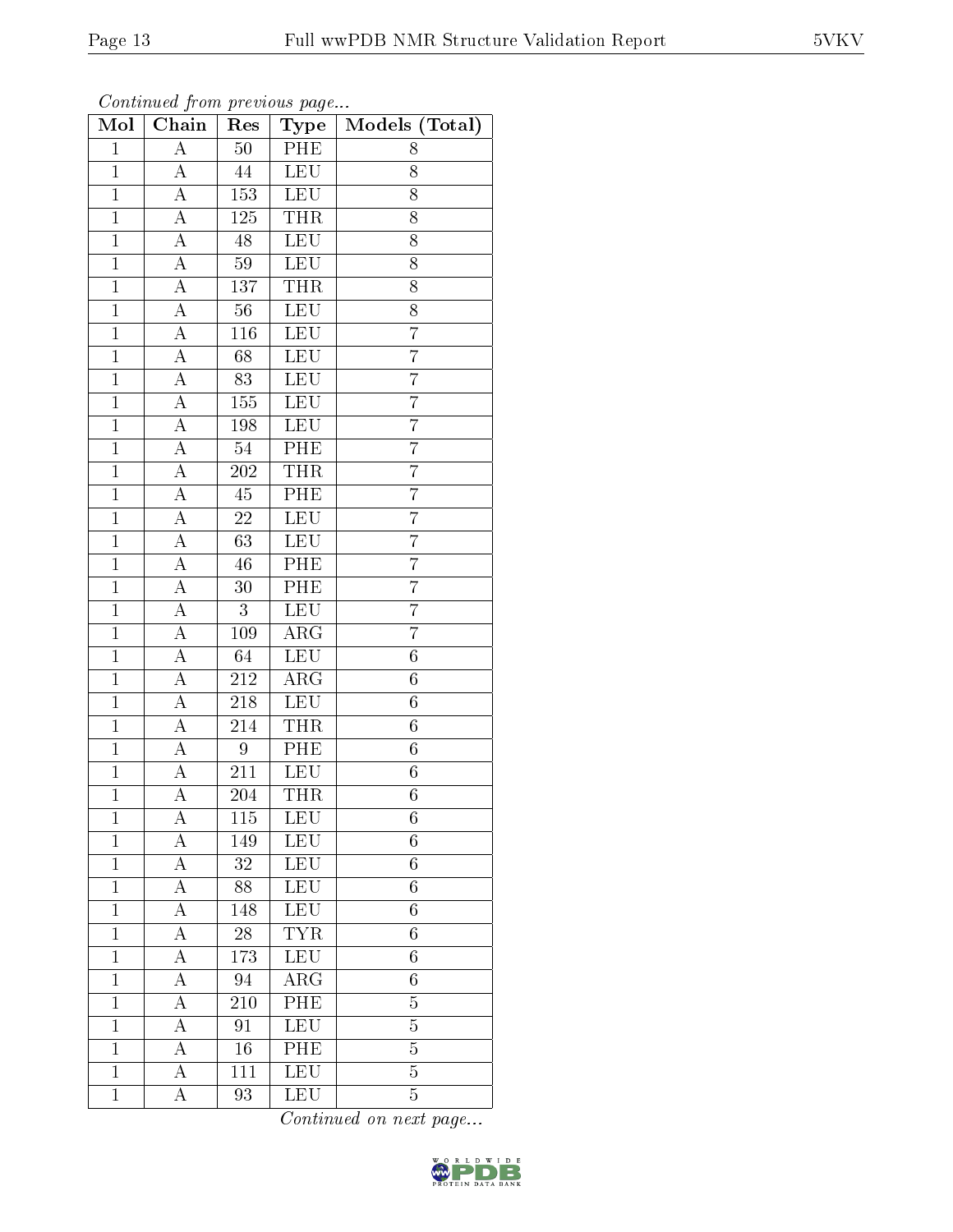| $\bf{Mol}$     | -- <i>.</i><br>Chain | $\mathbf{r}$ .<br>Res | $\mathbf{r}$ $\mathbf{v}$<br>Type | Models (Total) |
|----------------|----------------------|-----------------------|-----------------------------------|----------------|
| $\mathbf 1$    | $\overline{\rm A}$   | $\overline{207}$      | <b>ASN</b>                        | $\overline{5}$ |
| $\overline{1}$ | $\boldsymbol{A}$     | 10                    | <b>LEU</b>                        | $\overline{5}$ |
| $\overline{1}$ | $\overline{\rm A}$   | 122                   | LEU                               | $\overline{5}$ |
| $\overline{1}$ | $\boldsymbol{A}$     | $\overline{5}$        | <b>LEU</b>                        | $\overline{5}$ |
| $\overline{1}$ | $\overline{A}$       | $55\,$                | PHE                               | $\overline{5}$ |
| $\overline{1}$ | A                    | 165                   | PHE                               | $\overline{5}$ |
| $\overline{1}$ | $\boldsymbol{A}$     | 139                   | <b>THR</b>                        | $\overline{5}$ |
| $\mathbf{1}$   | А                    | 127                   | CYS                               | $\overline{5}$ |
| $\overline{1}$ | $\boldsymbol{A}$     | 41                    | PHE                               | $\overline{5}$ |
| $\overline{1}$ | A                    | $\overline{71}$       | $\overline{HIS}$                  | $\overline{5}$ |
| $\mathbf{1}$   | А                    | $159\,$               | PHE                               | $\overline{5}$ |
| $\mathbf{1}$   | А                    | $14\,$                | <b>LEU</b>                        | $\overline{5}$ |
| $\overline{1}$ | A                    | 191                   | <b>LEU</b>                        | $\overline{5}$ |
| $\mathbf{1}$   | $\boldsymbol{A}$     | 62                    | <b>THR</b>                        | $\overline{5}$ |
| $\overline{1}$ | $\overline{A}$       | $\overline{208}$      | <b>THR</b>                        | $\overline{5}$ |
| $\mathbf{1}$   | A                    | 124                   | TRP                               | $\overline{5}$ |
| $\overline{1}$ | $\overline{\rm A}$   | 181                   | $\overline{HIS}$                  | $\overline{4}$ |
| $\mathbf{1}$   | $\overline{\rm A}$   | 89                    | <b>TYR</b>                        | $\overline{4}$ |
| $\overline{1}$ | A                    | 40                    | <b>LEU</b>                        | $\overline{4}$ |
| $\overline{1}$ | $\overline{\rm A}$   | 86                    | $\overline{\text{PHE}}$           | $\overline{4}$ |
| $\mathbf{1}$   | A                    | 90                    | <b>MET</b>                        | $\overline{4}$ |
| $\overline{1}$ | $\overline{A}$       | 29                    | <b>LEU</b>                        | $\overline{4}$ |
| $\overline{1}$ | A                    | 132                   | <b>LEU</b>                        | $\overline{4}$ |
| $\overline{1}$ | $\overline{\rm A}$   | $36\,$                | $\overline{\rm{ARG}}$             | $\overline{4}$ |
| $\overline{1}$ | А                    | 178                   | $\rm{ARG}$                        | $\overline{4}$ |
| $\mathbf{1}$   | $\boldsymbol{A}$     | $27\,$                | <b>THR</b>                        | $\overline{4}$ |
| $\mathbf{1}$   | А                    | $\overline{7}7$       | $\rm{ARG}$                        | $\overline{4}$ |
| $\overline{1}$ | $\boldsymbol{A}$     | 206                   | LEU                               | $\overline{4}$ |
| $\overline{1}$ | $\overline{\rm A}$   | 17                    | <b>LEU</b>                        | $\overline{4}$ |
| $\mathbf 1$    | A                    | 75                    | LEU                               | 4              |
| $\mathbf{1}$   | А                    | 174                   | $\rm{ARG}$                        | $\overline{4}$ |
| $\mathbf{1}$   | А                    | 186                   | <b>LEU</b>                        | $\overline{4}$ |
| $\mathbf{1}$   | А                    | 114                   | PHE                               | $\overline{4}$ |
| $\mathbf{1}$   | A                    | $\overline{200}$      | <b>THR</b>                        | $\overline{4}$ |
| $\mathbf 1$    | А                    | 217                   | TRP                               | $\overline{4}$ |
| $\mathbf{1}$   | A                    | 38                    | $\rm{ARG}$                        | $\overline{4}$ |
| $\mathbf{1}$   | A                    | 164                   | LEU                               | $\overline{4}$ |
| $\mathbf{1}$   | A                    | 209                   | PHE                               | 3              |
| $\mathbf{1}$   | A                    | 203                   | PHE                               | 3              |
| $\mathbf{1}$   | А                    | 175                   | $\rm{ARG}$                        | 3              |
| $\mathbf{1}$   | А                    | 24                    | <b>LEU</b>                        | $\overline{3}$ |
| $\mathbf{1}$   | А                    | 220                   | $\rm{ARG}$                        | $\overline{3}$ |

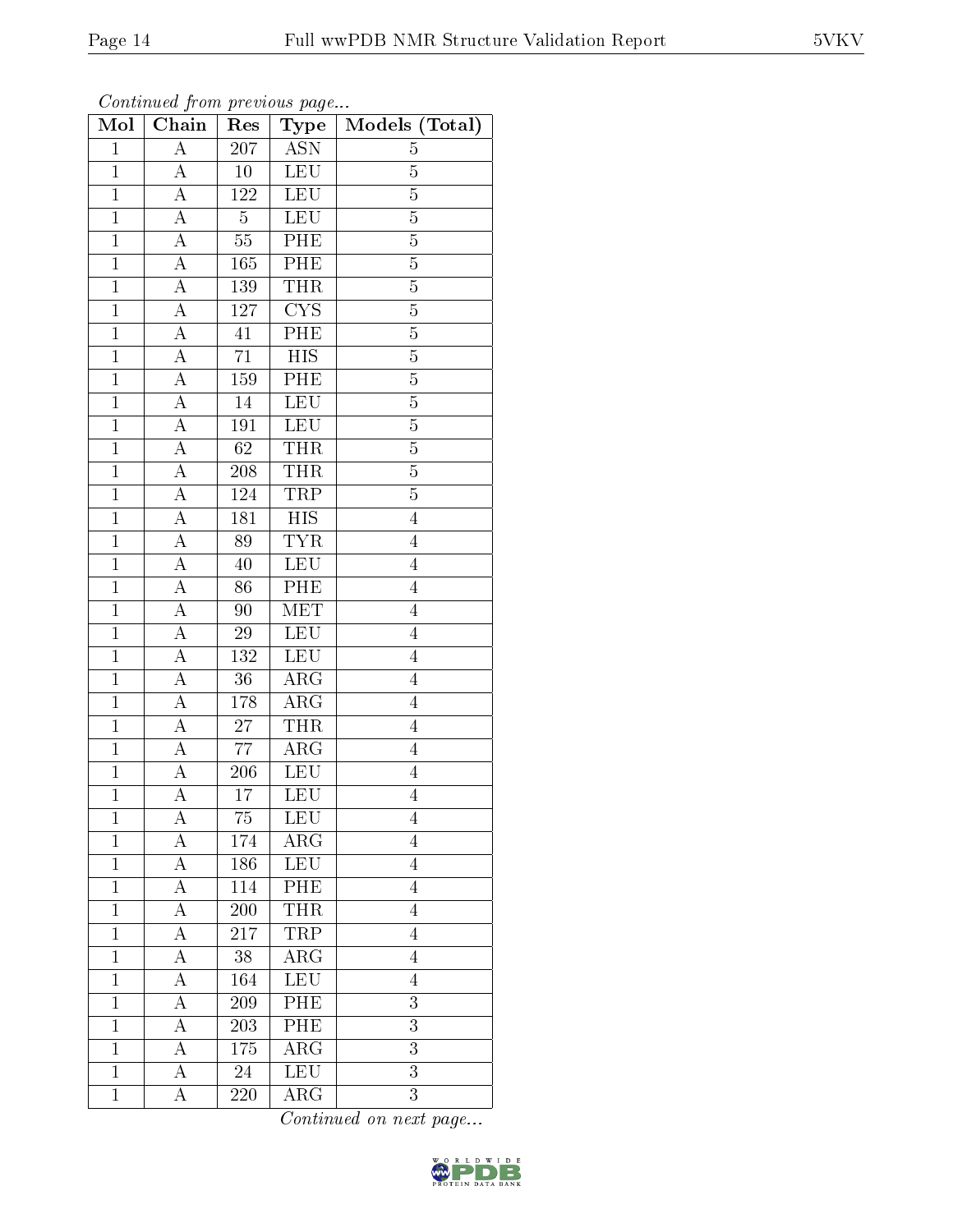| Mol            | $Ch\overline{ain}$ | Res             | Type                            | Models (Total) |
|----------------|--------------------|-----------------|---------------------------------|----------------|
| $\overline{1}$ | $\overline{\rm A}$ | $\overline{70}$ | $\overline{\text{GLU}}$         | $\overline{3}$ |
| $\mathbf{1}$   | A                  | 138             | <b>LEU</b>                      | 3              |
| $\mathbf{1}$   | $\boldsymbol{A}$   | $42\,$          | $\overline{\mathrm{ASN}}$       | $\overline{3}$ |
| $\overline{1}$ | $\overline{\rm A}$ | 69              | PHE                             | $\overline{3}$ |
| $\overline{1}$ | $\overline{\rm A}$ | 172             | <b>TRP</b>                      | $\overline{3}$ |
| $\mathbf{1}$   | $\overline{\rm A}$ | 219             | $\overline{\text{GLN}}$         | $\overline{3}$ |
| $\overline{1}$ | $\boldsymbol{A}$   | $\overline{18}$ | $\overline{\text{SER}}$         | $\overline{3}$ |
| $\mathbf{1}$   | $\overline{\rm A}$ | $\overline{20}$ | $\overline{\text{C} \text{YS}}$ | $\overline{3}$ |
| $\mathbf{1}$   | $\overline{\rm A}$ | 193             | LEU                             | $\overline{3}$ |
| $\overline{1}$ | $\overline{\rm A}$ | 216             | $\overline{\mathrm{GLU}}$       | $\overline{2}$ |
| $\overline{1}$ | A                  | 21              | $\overline{\text{VAL}}$         | $\overline{2}$ |
| $\overline{1}$ | $\overline{\rm A}$ | 184             | $\overline{{\rm GLU}}$          | $\overline{2}$ |
| $\overline{1}$ | $\overline{A}$     | 199             | PHE                             | $\overline{2}$ |
| $\overline{1}$ | $\overline{\rm A}$ | 157             | <b>VAL</b>                      | $\overline{2}$ |
| $\mathbf{1}$   | $\overline{\rm A}$ | 151             | <b>TYR</b>                      | $\overline{2}$ |
| $\overline{1}$ | $\boldsymbol{A}$   | 160             | $\overline{\rm PHE}$            | $\overline{2}$ |
| $\overline{1}$ | $\overline{\rm A}$ | 179             | ILE                             | $\overline{2}$ |
| $\mathbf{1}$   | $\boldsymbol{A}$   | 31              | <b>TYR</b>                      | $\overline{2}$ |
| $\overline{1}$ | $\boldsymbol{A}$   | $\overline{72}$ | $\overline{\rm{ARG}}$           | $\overline{2}$ |
| $\overline{1}$ | $\overline{\rm A}$ | <b>152</b>      | <b>ILE</b>                      | $\overline{2}$ |
| $\mathbf{1}$   | А                  | 182             | <b>TYR</b>                      | $\overline{2}$ |
| $\overline{1}$ | $\overline{\rm A}$ | 168             | $\overline{\rm{ARG}}$           | $\overline{2}$ |
| $\overline{1}$ | A                  | 145             | <b>VAL</b>                      | $\mathbf{1}$   |
| $\mathbf{1}$   | $\overline{\rm A}$ | $\overline{73}$ | $\overline{\text{GLN}}$         | $\overline{1}$ |
| $\overline{1}$ | $\overline{\rm A}$ | $\overline{67}$ | $\overline{\text{LEU}}$         | $\overline{1}$ |
| $\mathbf{1}$   | A                  | 135             | ILE                             | $\mathbf{1}$   |
| $\overline{1}$ | $\overline{\rm A}$ | $\overline{15}$ | $\overline{\text{SER}}$         | $\overline{1}$ |
| $\overline{1}$ | $\boldsymbol{A}$   | 167             | $\overline{\rm ASP}$            | $\mathbf{1}$   |
| $\overline{1}$ | $\overline{\rm A}$ | $25\,$          | $\overline{\text{VAL}}$         | $\overline{1}$ |
| $\overline{1}$ | $\boldsymbol{A}$   | 119             | <b>THR</b>                      | $\overline{1}$ |
| $\overline{1}$ | A                  | 13              | $\overline{\text{VAL}}$         | $\overline{1}$ |

## 6.3.3 RNA [O](https://www.wwpdb.org/validation/2017/NMRValidationReportHelp#rna)i

There are no RNA molecules in this entry.

## 6.4 Non-standard residues in protein, DNA, RNA chains (i)

There are no non-standard protein/DNA/RNA residues in this entry.

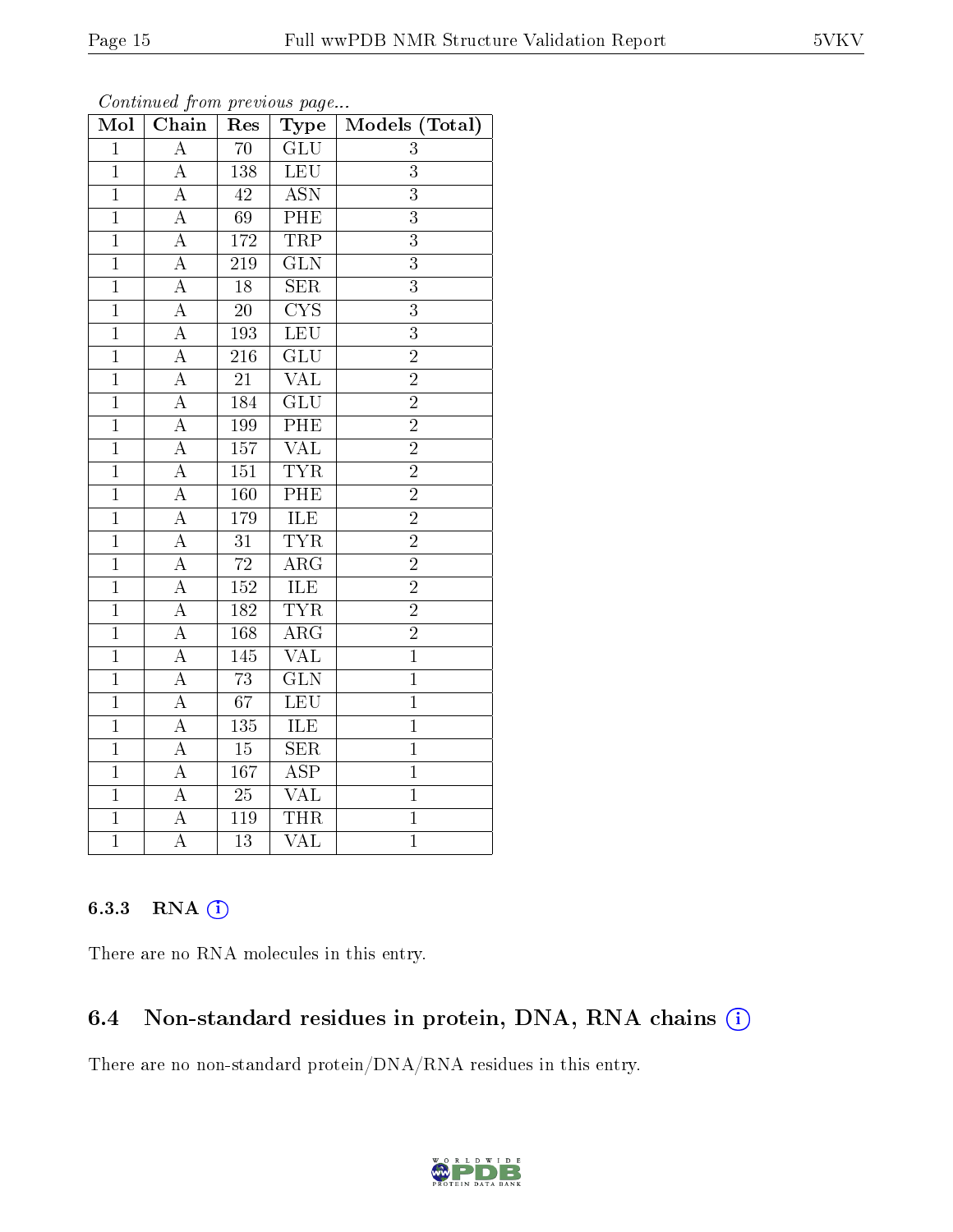## 6.5 Carbohydrates (i)

There are no carbohydrates in this entry.

## 6.6 Ligand geometry  $(i)$

There are no ligands in this entry.

## 6.7 [O](https://www.wwpdb.org/validation/2017/NMRValidationReportHelp#nonstandard_residues_and_ligands)ther polymers  $(i)$

There are no such molecules in this entry.

## 6.8 Polymer linkage issues  $(i)$

There are no chain breaks in this entry.

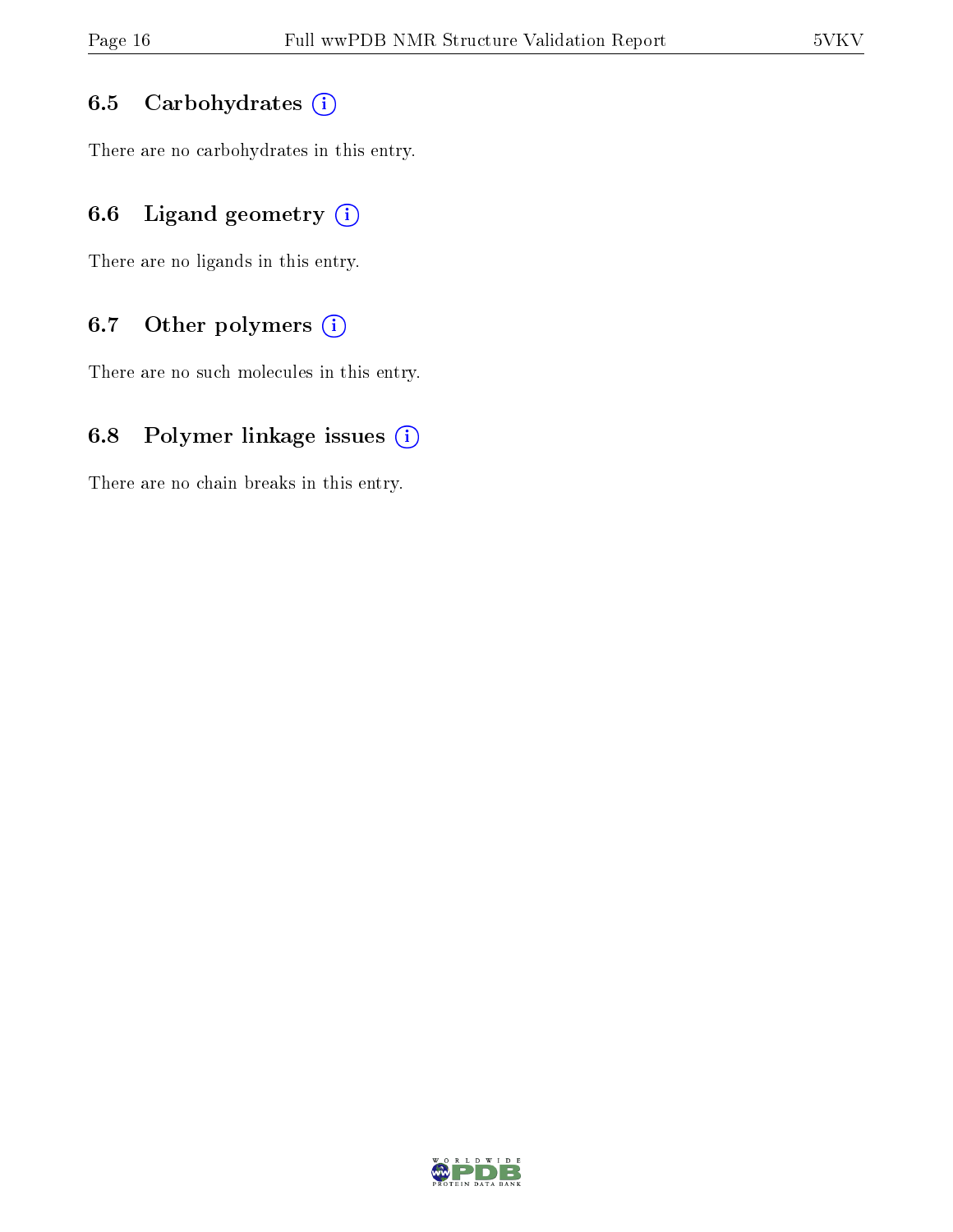# <span id="page-16-0"></span>7 Chemical shift validation  $\left( \begin{array}{c} \overline{\phantom{a}} \\ \overline{\phantom{a}} \end{array} \right)$

The completeness of assignment taking into account all chemical shift lists is 33% for the welldefined parts and  $32\%$  for the entire structure.

## 7.1 Chemical shift list 1

File name: input\_cs.cif

Chemical shift list name:  $CcdA24\_1\_NMRStar.str.txt$ 

## 7.1.1 Bookkeeping (i)

The following table shows the results of parsing the chemical shift list and reports the number of nuclei with statistically unusual chemical shifts.

| Total number of shifts                  | 881 |
|-----------------------------------------|-----|
| Number of shifts mapped to atoms        | 881 |
| Number of unparsed shifts               |     |
| Number of shifts with mapping errors    |     |
| Number of shifts with mapping warnings  |     |
| Number of shift outliers (ShiftChecker) |     |

## 7.1.2 Chemical shift referencing  $(i)$

The following table shows the suggested chemical shift referencing corrections.

| <b>Nucleus</b>      |     | # values   Correction $\pm$ precision, ppm | Suggested action        |
|---------------------|-----|--------------------------------------------|-------------------------|
| ${}^{13}C_{\alpha}$ | 205 | $-0.16 \pm 0.15$                           | None needed $(0.5 ppm)$ |
| ${}^{13}C_{\beta}$  | 114 | $1.35 \pm 0.05$                            | Should be applied       |
| $13\text{C}$        | 191 | $0.01 \pm 0.07$                            | None needed $(0.5 ppm)$ |
| 15 <sub>N</sub>     | 189 | $1.07 + 0.22$                              | Should be applied       |

## 7.1.3 Completeness of resonance assignments  $(i)$

The following table shows the completeness of the chemical shift assignments for the well-defined regions of the structure. The overall completeness is 33%, i.e. 821 atoms were assigned a chemical shift out of a possible 2506. 0 out of 67 assigned methyl groups (LEU and VAL) were assigned stereospecifically.

|           | $\rm Total$      |                    | $13\Omega$   | 15N          |
|-----------|------------------|--------------------|--------------|--------------|
| Backbone  | $711/1015(70\%)$ | $171/404$ $(42\%)$ | 370/414(89%) | 170/197(86%) |
| Sidechain | 106/1212(9%)     | $0/699(0\%)$       | 106/472(22%) | $0/41(0\%)$  |